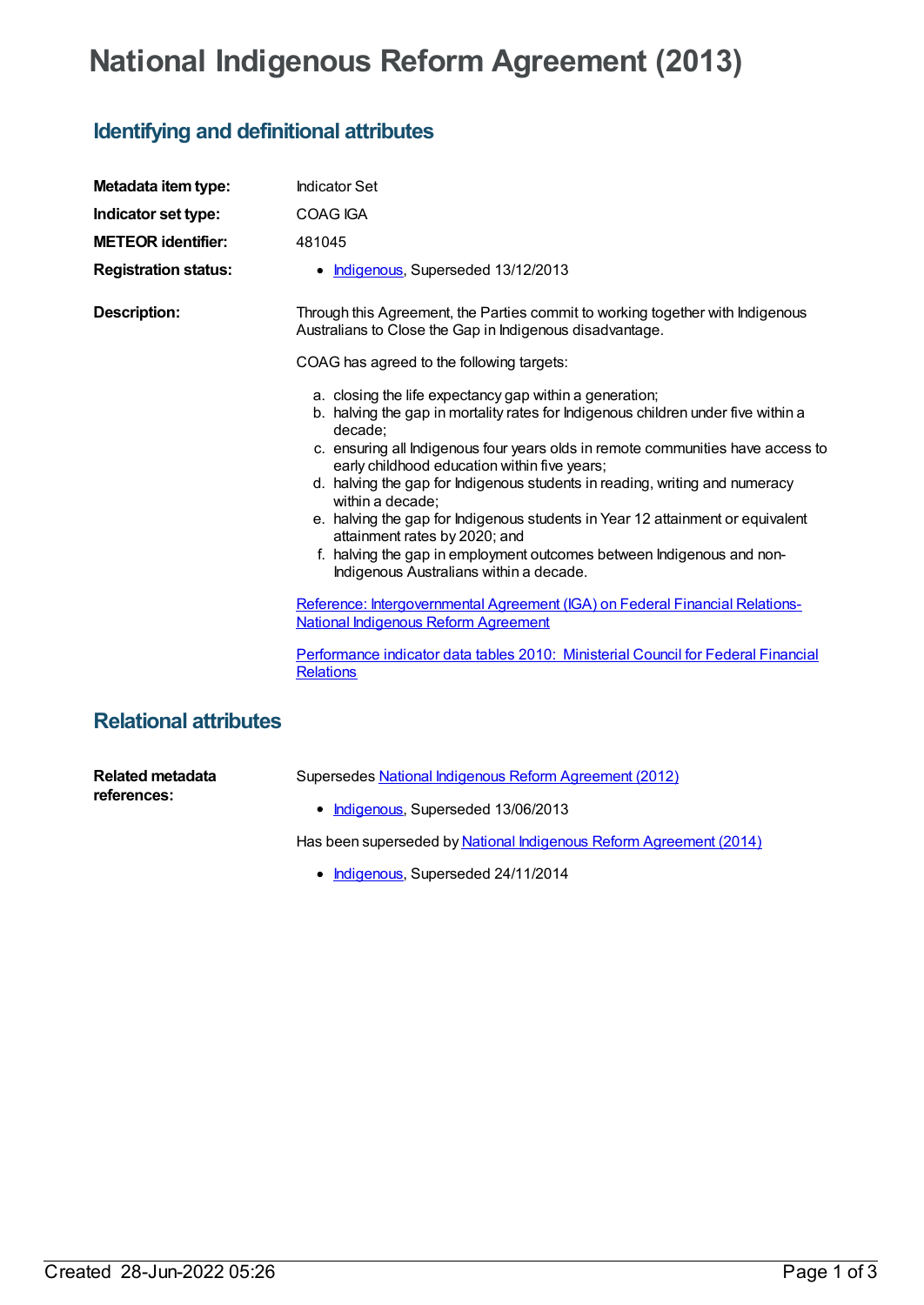| Outcome areas linked to<br>this Indicator set: | Indigenous Australians achieve health outcomes comparable to the broader<br>populationIndigenous, Standard 21/07/2010                                                                                                                                               |
|------------------------------------------------|---------------------------------------------------------------------------------------------------------------------------------------------------------------------------------------------------------------------------------------------------------------------|
|                                                | Indigenous children are born and remain healthylndigenous, Standard 21/07/2010                                                                                                                                                                                      |
|                                                | Indigenous children have access to affordable, quality early childhood education in<br>the year before full-time schooling Indigenous, Superseded 01/07/2016                                                                                                        |
|                                                | Indigenous children have the same health outcomes as other Australian<br>childrenIndigenous, Standard 21/07/2010                                                                                                                                                    |
|                                                | Indigenous people of working age participate effectively in all sectors and at all<br>levels of the labour marketIndigenous, Standard 21/07/2010                                                                                                                    |
|                                                | Indigenous people remain healthy and free of preventable diseaseIndigenous,<br>Standard 21/07/2010                                                                                                                                                                  |
|                                                | Indigenous students meet basic literacy and numeracy standards and overall levels<br>of literacy and numeracy are improving Indigenous, Standard 21/07/2010                                                                                                         |
|                                                | Schooling promotes social inclusion and reduces the educational disadvantage of<br>children, especially Indigenous childrenIndigenous, Superseded 01/07/2016                                                                                                        |
|                                                | The Indigenous workforce age population has the depth and breadth of skills and<br>capabilities required for the 21st century labour marketIndigenous, Standard<br>21/07/2010                                                                                       |
| Indicators linked to this                      | National Indigenous Reform Agreement: PI01-Estimated life expectancy at birth.                                                                                                                                                                                      |
| Indicator set:                                 | 2013<br>Indigenous, Superseded 13/12/2013                                                                                                                                                                                                                           |
|                                                | National Indigenous Reform Agreement: PI 02-Mortality rate by leading causes.                                                                                                                                                                                       |
|                                                | 2013<br>Indigenous, Superseded 13/12/2013                                                                                                                                                                                                                           |
|                                                | National Indigenous Reform Agreement: P103-Rates of current daily smokers,<br>2013<br>Indigenous, Superseded 13/12/2013                                                                                                                                             |
|                                                | National Indigenous Reform Agreement: PI04-Levels of risky alcohol consumption,                                                                                                                                                                                     |
|                                                | 2013<br>Indigenous, Superseded 13/12/2013                                                                                                                                                                                                                           |
|                                                | National Indigenous Reform Agreement: PI05-Prevalence of overweight and<br>obesity, 2013                                                                                                                                                                            |
|                                                | Indigenous, Superseded 13/12/2013                                                                                                                                                                                                                                   |
|                                                | National Indigenous Reform Agreement: PI06-Under five mortality rate by leading<br>cause, 2013<br>Indigenous, Superseded 13/12/2013                                                                                                                                 |
|                                                | National Indigenous Reform Agreement: PI07-Proportion of babies born of low                                                                                                                                                                                         |
|                                                | birth weight, 2013<br>Indigenous, Superseded 13/12/2013                                                                                                                                                                                                             |
|                                                | National Indigenous Reform Agreement: PI08-Tobacco smoking during pregnancy,<br>2013                                                                                                                                                                                |
|                                                | Indigenous, Superseded 13/12/2013                                                                                                                                                                                                                                   |
|                                                | National Indigenous Reform Agreement: PI09-Antenatal care, 2013<br>Indigenous, Superseded 13/12/2013                                                                                                                                                                |
|                                                | National Indigenous Reform Agreement: PI 10-The proportion of Indigenous<br>children aged 4 and 5 years who are enrolled in, and attending, a preschool<br>program in the year before full-time schooling, by remoteness, 2013<br>Indigenous, Superseded 13/12/2013 |
|                                                | National Indigenous Reform Agreement: PI 11-Percentage of students at or above<br>the national minimum standard in reading, writing and numeracy for Years 3, 5, 7<br>and 9, 2013                                                                                   |
|                                                | Indigenous, Superseded 13/12/2013                                                                                                                                                                                                                                   |